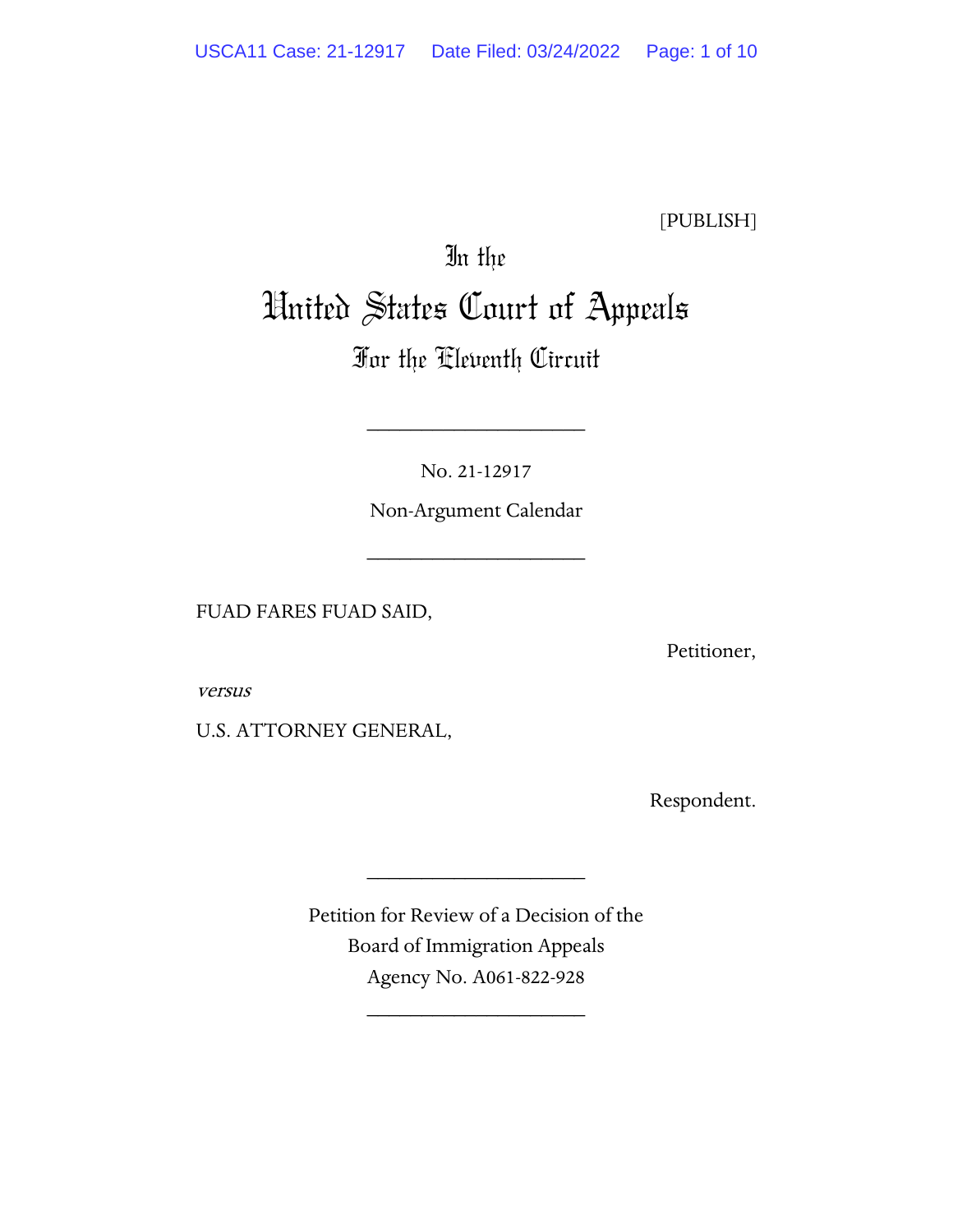Before JORDAN, NEWSOM, and TJOFLAT, Circuit Judges.

#### TJOFLAT, Circuit Judge:

Fuad Fares Fuad Said seeks review of the Board of Immigration Appeals' ("BIA") final order affirming the Immigration Judge's ("IJ") denial of his application for cancellation of removal. He argues that he satisfied his burden of demonstrating his eligibility for cancellation of removal for certain lawful permanent residents because his violation of Fla. Stat.  $\delta$  893.13(6)(a) did not relate to a controlled substance, as defined in 21 U.S.C. § 802, and, thus, did not prevent him from accruing the necessary seven-year period of continuous residence.

When the BIA issues a decision, we review only that decision, except to the extent that the BIA expressly adopts the IJ's decision or agrees with the IJ's reasoning. *Gonzalez v. U.S. Att'y* Gen., 820 F.3d 399, 403 (11th Cir. 2016). We review the BIA's legal determinations de novo. Delgado v. U.S. Att'y Gen., 487 F.3d 855, 860 (11th Cir. 2007); see also Chevron, U.S.A., Inc. v. Nat. Res. Def. Council, Inc., 467 U.S. 837, 842–44, 104 S. Ct. 2778, 2781–83 (1984) (noting that deference applies only "[w]hen a court reviews an agency's construction of the statute which it administers").

Under INA § 240A, a petitioner is eligible for discretionary cancellation of removal if he has resided continuously in the United States for at least seven years after having been admitted for permanent residence for at least five years and has not been convicted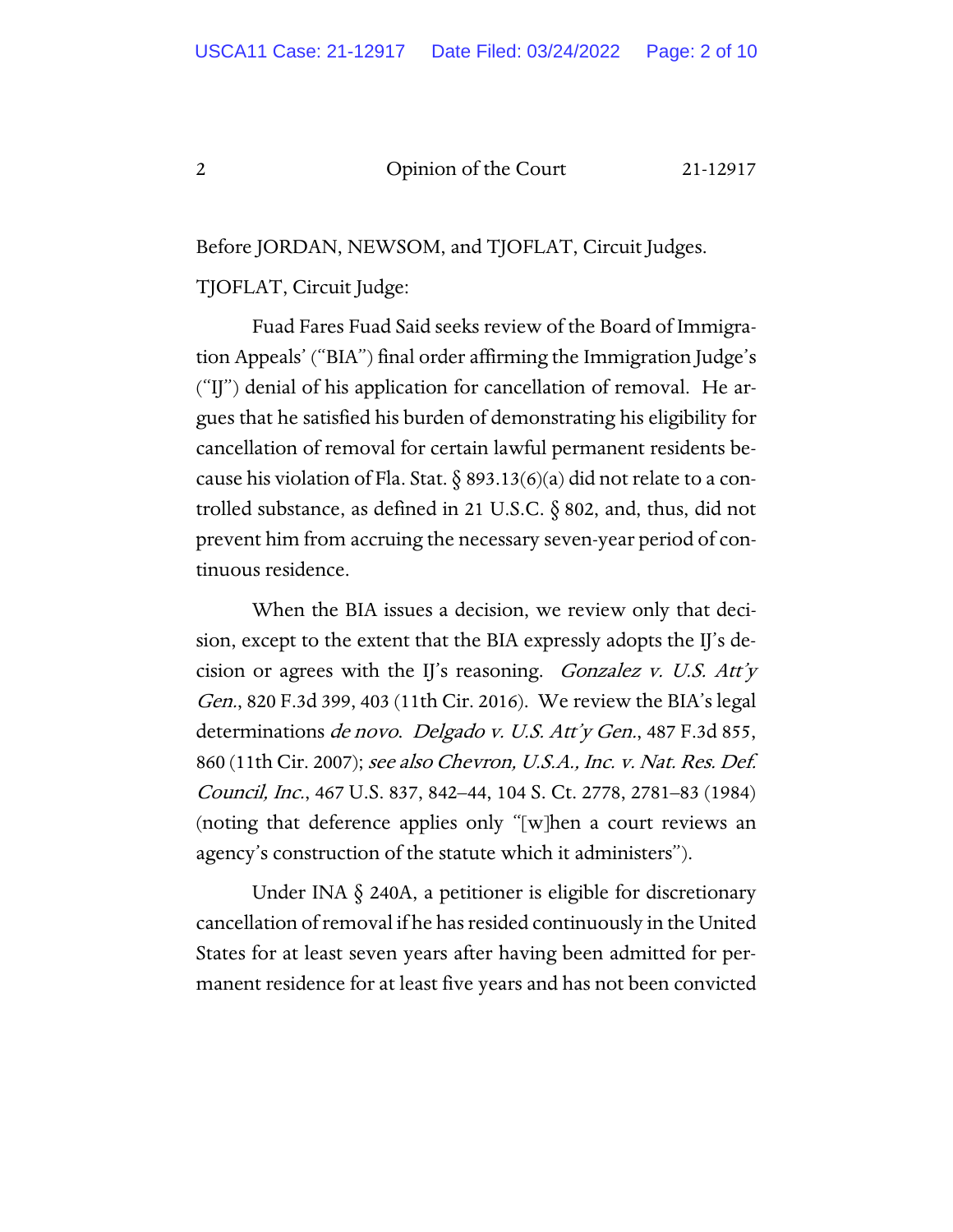of an aggravated felony. INA § 240A(a), 8 U.S.C. § 1229b(a). Pursuant to INA  $\S$  240A(d)(1), 8 U.S.C.  $\S$  1229b(d)(1), any period of continuous residence or physical presence in INA § 240A(a), 8 U.S.C.  $\S$  1229b(a), ends when the alien has committed one of several offenses specified in INA § 212(a)(2), 8 U.S.C. § 1182(a)(2). Section 212(a) provides that any alien who commits a violation of any state law or regulation relating to a controlled substance, as defined in 21 U.S.C.  $\S 802$ , is inadmissible. INA  $\S 212(a)(2)(A)(i)(II)$ ; 8 U.S.C.  $\S$  1182(a)(2)(A)(i).

Federal law defines marijuana as:

[A]ll parts of the plant Cannabis sativa L., whether growing or not; the seeds thereof; the resin extracted from any part of such plant; and every compound, manufacture, salt, derivative, mixture, or preparation of such plant, its seeds or resin. [Marijuana] *does not* include . . . the mature stalks of such plant, fiber produced from such stalks, oil or cake made from the seeds of such plant, any other compound, manufacture, salt, derivative, mixture, or preparation of such mature stalks (except the resin extracted therefrom), fiber, oil, or cake, or the sterilized seed of such plant which is incapable of germination.

21 U.S.C. § 802(16) (emphasis added). Florida law defines marijuana as "*all parts* of any plant of the genus *Cannabis*, whether growing or not; the seeds thereof; the resin extracted from any part of the plant; and every compound, manufacture, salt, derivative,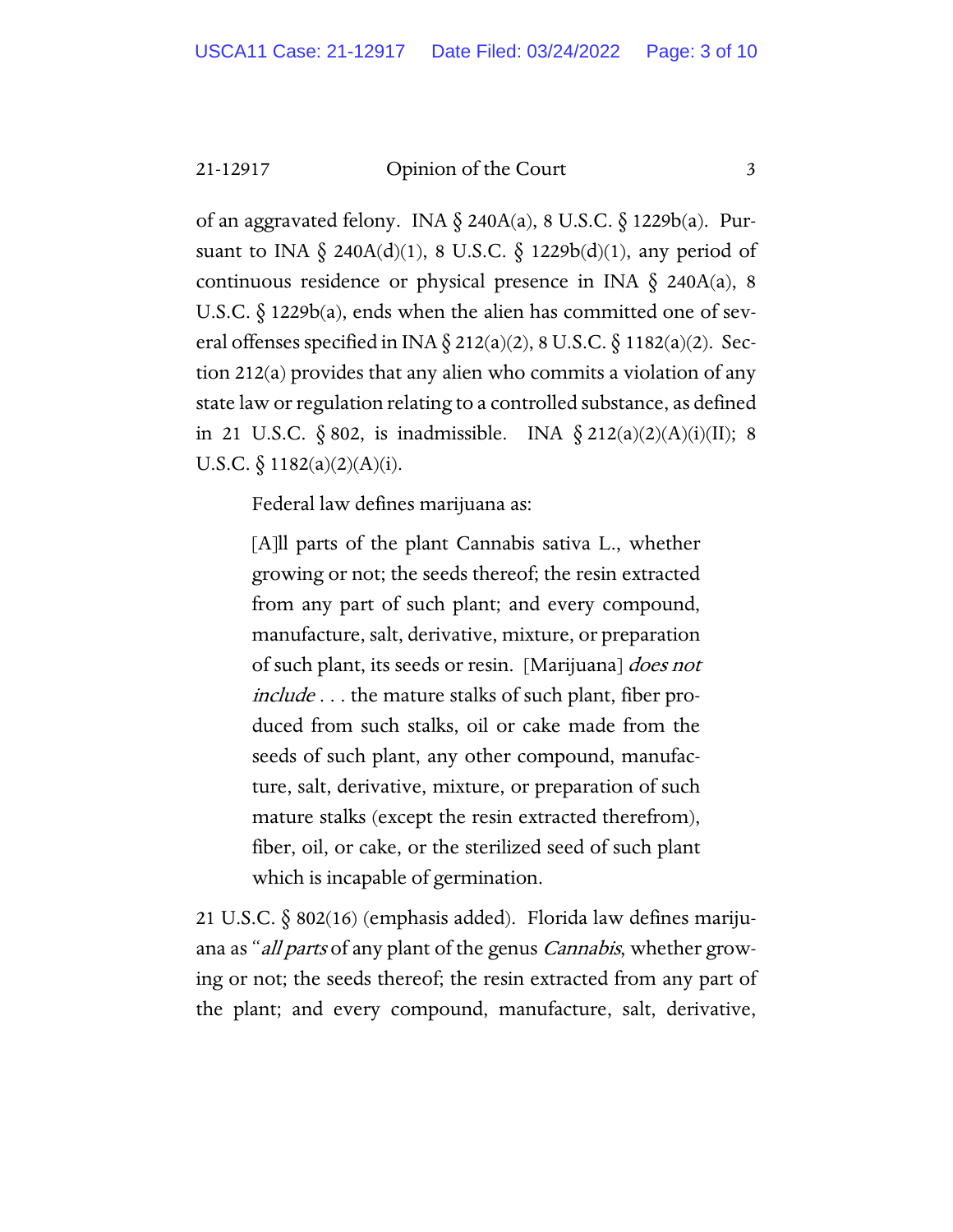mixture, or preparation of the plant or its seeds or resin." Fla. Stat. § 893.02(3) (emphasis added).

We apply the categorical approach to determine whether a state conviction constitutes an offense relating to a controlled substance. Chamu v. U.S. Att'y Gen., 23 F. 4th 1325, 1329 (11th Cir. 2022). That means we do not consider the facts specific to Said's conviction. Id. Instead, we look to the statute defining the crime of conviction to decide whether convictions under the state statute necessarily entail the conduct that triggers federal immigration consequences. Id. If a conviction under the Florida marijuana possession statute always relates to a federally controlled substance that is, if the substances proscribed by the Florida law are all federally controlled substances—then the state conviction triggers immigration consequences. *Id.*; see also Guillen v. U.S. Att'y Gen., 910 F.3d 1174, 1185 (11th Cir. 2018) (holding that § 893.13(6)(a) is divisible by the identity of the substance involved).

The Supreme Court has made clear that litigants who contend that state statutes are broader than their federal analogues cannot simply apply "legal imagination to a state statute's language" and hope to prevail. Gonzalez v. Duenas-Alvarez, 549 U.S. 183, 193, 127 S. Ct. 815, 822 (2007). A relevant difference exists only when there is "a realistic probability, not a theoretical possibility, that the State would apply its statute to conduct that that falls outside the generic definition of a crime." Id. The simplest way for an offender to show that realistic probability is to "point to a case" in which the state statute was used to prosecute such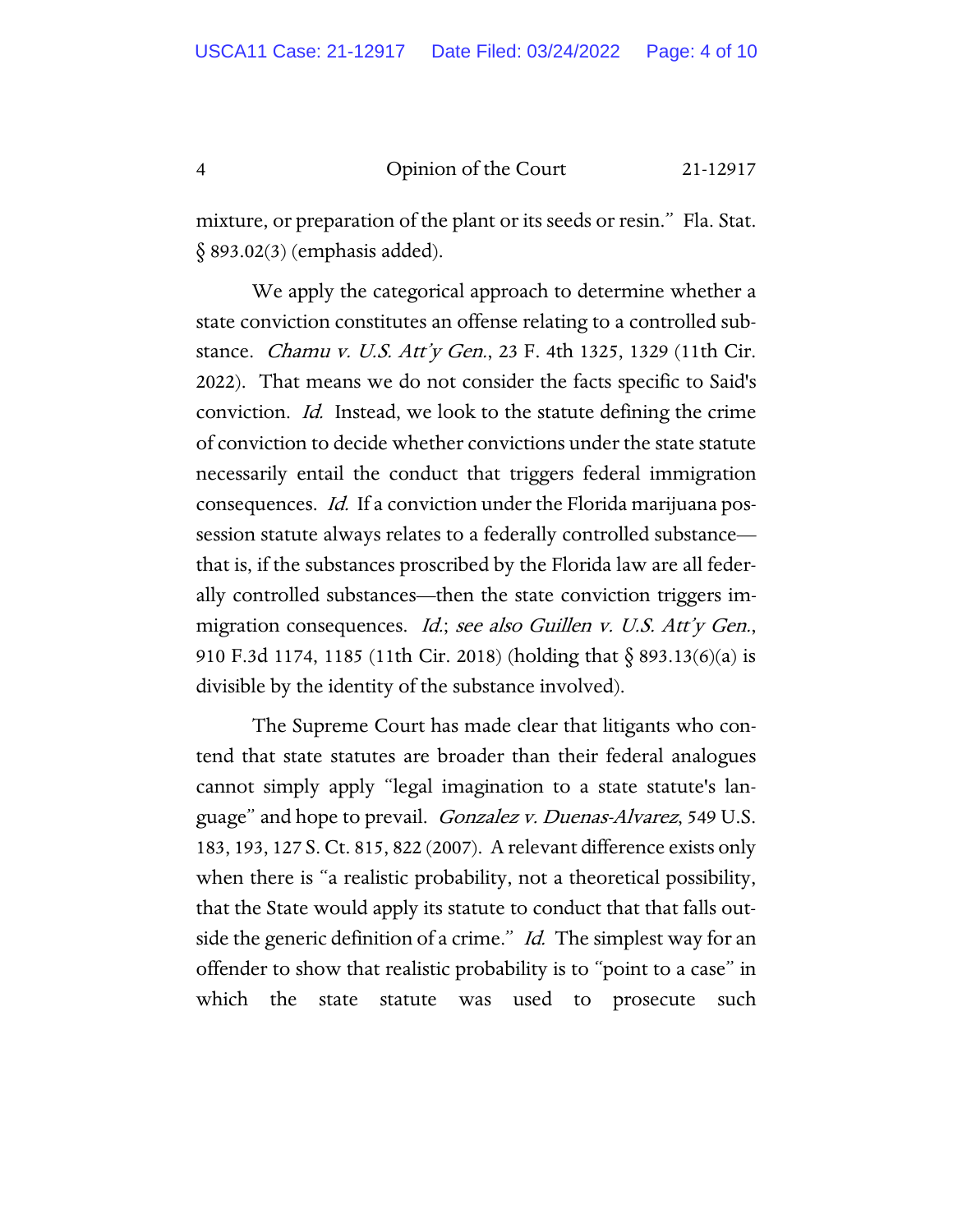conduct. Chamu, 23 F. 4th at 1330. However, in Ramos v. U.S. Att'y Gen., we rejected the government's argument that the offender must always "point to a case," reasoning that "*Duenas-Al*varez does not require this showing when the statutory language itself, rather than the application of legal imagination to that language, creates the realistic probability that a state would apply the statute to conduct beyond the generic definition." 709 F.3d 1066, 1071-72 (11th Cir. 2013) (quotation marks omitted).

After Ramos, in Moncrieffe v. Holder, the Supreme Court held that, according to "the everyday understanding of 'trafficking,'" violation of a Georgia statute punishing the possession of marijuana with intent to distribute did not constitute "illicit trafficking in a controlled substance" and, thus, an "aggravated felony." 569 U.S. 184, 194-95, 206, 133 S. Ct. 1678, 1693 (2013). Before concluding, the Court addressed the government's concern that convictions under state firearms laws lacking antique-firearm exceptions would fail the categorical inquiry. *Id.* at 205. It noted that "a noncitizen would have to demonstrate that the State actually prosecutes the relevant offense in cases involving antique firearms," citing Duenas-Alvarez. Id. at 206. We later categorized this part of Moncrieffe as dicta and expressed "doubts that requiring exemplar prosecutions in cases involving obviously overbroad language makes sense" without deciding whether such dicta was controlling. Aspilaire v. U.S. Att'y Gen., 992 F.3d 1248, 1255 (11th Cir. 2021).

In United States v. Vail-Bailon, we held that, by its plain terms and according to Florida caselaw interpreting such terms,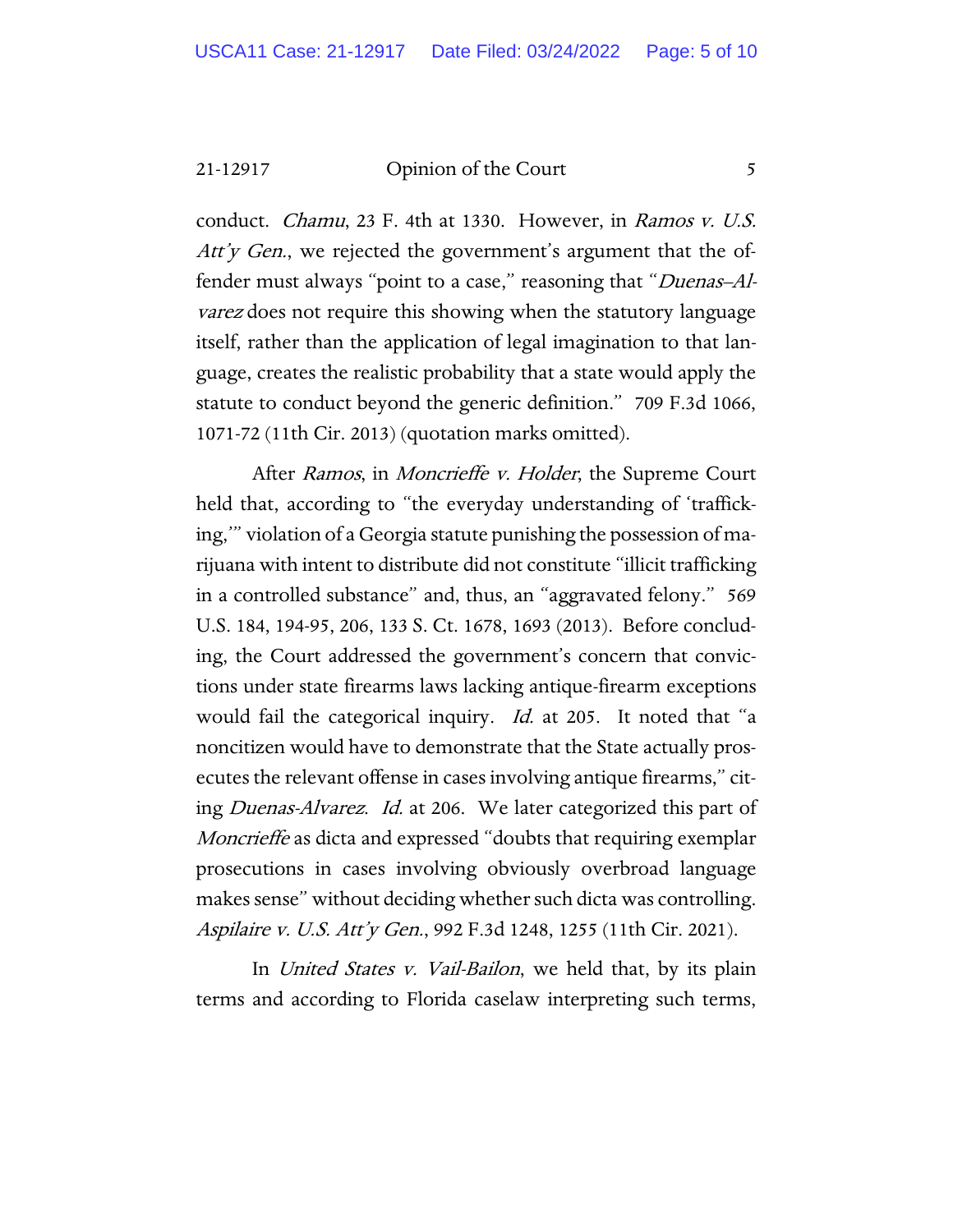Florida's felony battery statute categorically matched the Guidelines' definition of a "crime of violence." 868 F.3d 1293, 1303 (11th Cir. 2017) (en banc). We further concluded that the defendant's farfetched hypothetical examples<sup>[1](#page-5-0)</sup> of overbreadth did not change our holding. Id. at 1305-06; see also Pierre v. U.S. Att'y Gen., 879 F.3d 1241, 1252 (11th Cir. 2018) (holding that, because the Florida offense of knowingly causing a child to come into contact with certain bodily fluids, "[b]y its plain terms," constituted a crime involving moral turpitude, the petitioner's failure to provide any exemplar cases precluded overbreadth, despite the petitioner's hypothetical of expelling urine on a child's jellyfish sting).

In Matter of Navarro Guadarrama, the BIA held that the alien's convictions for possession of marijuana in violation of  $\S$  893.13(6)(a) constituted violations of state law relating to a controlled substance, as defined in  $\S 802$ . 27 I. & N. Dec. 560, 568 (BIA 2019). It reasoned that "the fact that some incongruity exists between the Federal and Florida laws is not dispositive." Id. at 562. Then, citing *Duenas-Alvarez* and *Matter of Ferreira*, 26 I. & N. Dec. 415 (BIA 2014), the BIA stated that, even if a state statute is facially overbroad, the alien must show that in either his own case or other cases that the state court "actually applied the statute to an offense that is not federally controlled." Id. at 562-63. It also relied on the

<span id="page-5-0"></span><sup>1</sup> For instance, Vail-Bailon argued that an individual who, by tickling a friend who happens to be standing near an open window, startles said friend into falling out of the window, could be prosecuted for felony battery under Florida law. Vail-Bailon, 868 F.3d at 1305.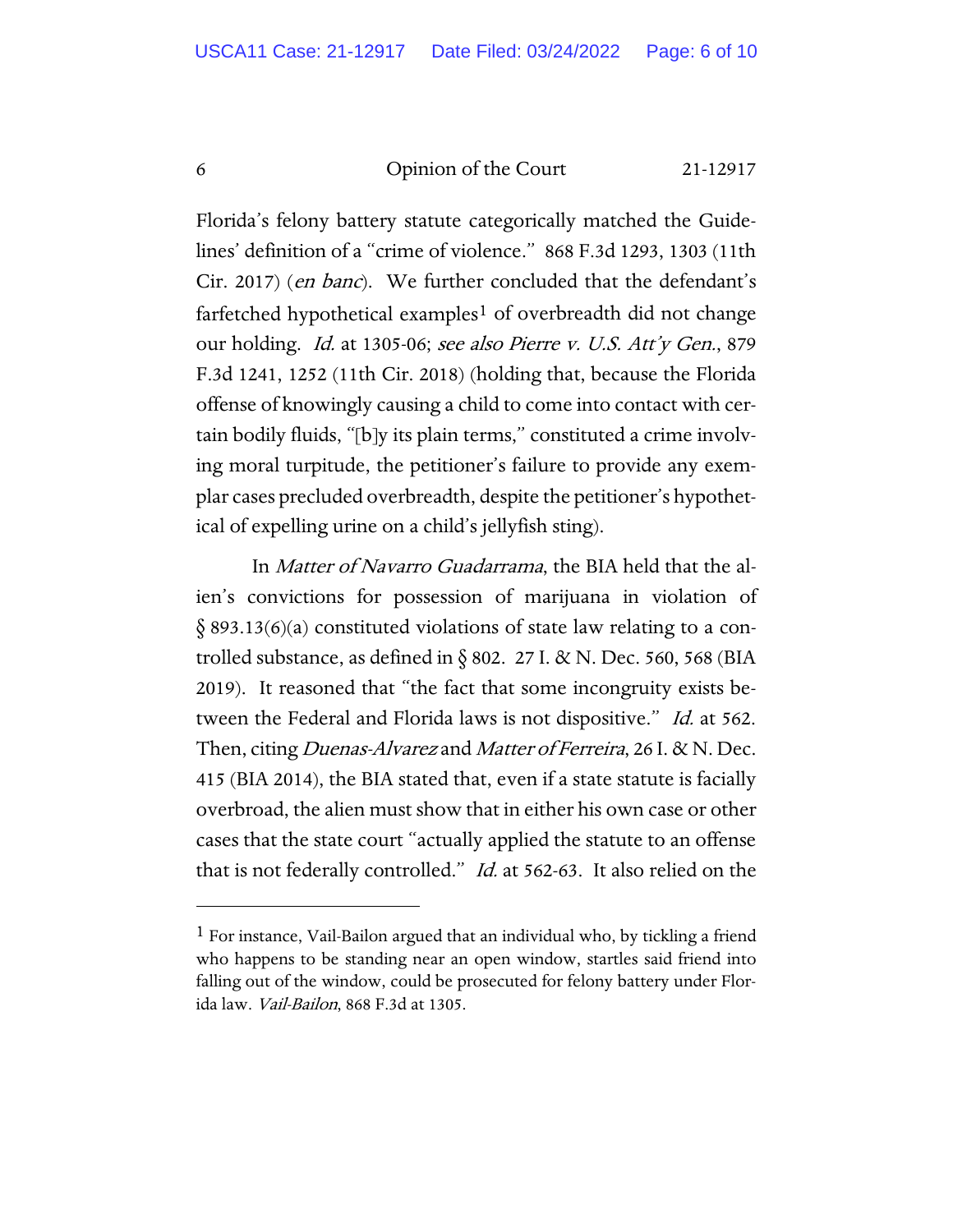notion that *Moncrieffe* and *Vail-Bailon* rejected *Ramos*' understanding of the realistic probability doctrine. Id. at 563-64. In a footnote, the BIA noted that the stated purpose of Florida's expansion of the definition of marijuana was "to facilitate law enforcement's determination of the precise weight of a controlled substance by eliminating the time-consuming need for drug labs to separate the prohibited part of the cannabis plant from the stalks and stems, which are of no drug value to the user." *Id.* at 562 n.3.

More recently, in *Chamu*, however, we reiterated that an offender need not produce a sample prosecution "'when the statutory language itself, rather than the application of legal imagination to that language, creates the realistic probability that a state would apply the statute to conduct beyond the generic definition.'" Chamu, 23 F. 4th at 1330 (quoting Ramos, 709 F.3d at 1072). Thus, a litigant can use facially overbroad statutory text to meet the burden of showing the realistic probability that the state law covers more conduct than the federal. Id. Nonetheless, when state and federal statutes do not diverge to any significant degree—that is, when a state statute with different terminology is nonetheless no broader than the federal standard—no realistic probability of broader prosecution exists. Id. Different words alone are not enough. *Id.* Consequently, in *Chamu*, we held that, although Florida's definition of cocaine covered a type of stereoisomer that some chemical compounds have and that the federal definition did not cover, this difference between the two definitions of cocaine did not create a realistic probability of broader prosecution because the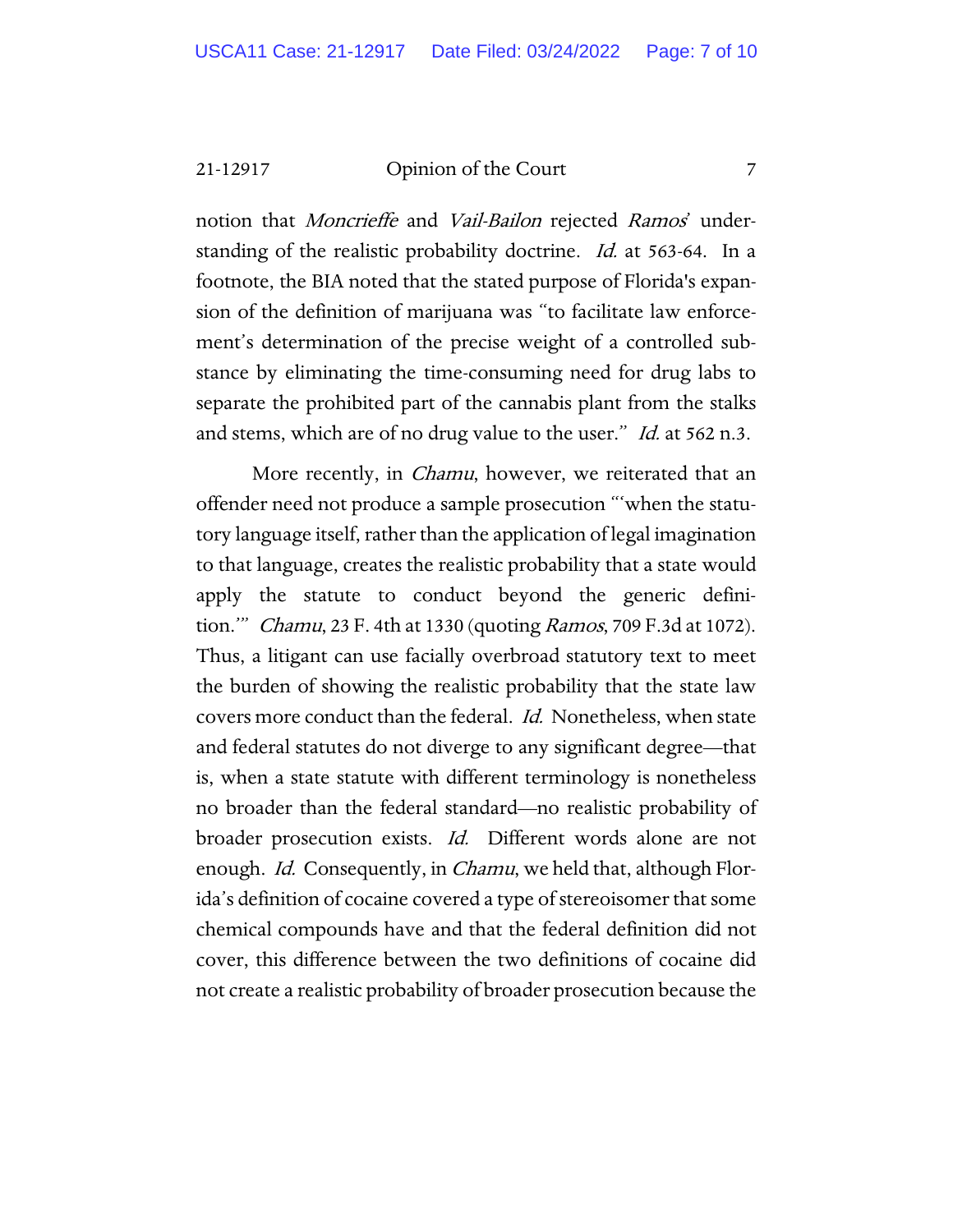petitioner did not offer any proof that cocaine had the type of stereoisomer not covered by federal law. *Id.* at 1331; see also Aspilaire, 992 F.3d at 1258 (holding that guns that could be created but have not been and that were not covered by the antique-firearm exception to Florida's felon-in-possession statute did not create a realistic probability of broader prosecution). Further, because the petitioner also did not "point to a case," we concluded that he failed to establish overbreadth. Chamu, 23 F. 4th at 1330, 1332.

In contrast, in *United States v. Eason*, we held that a violation of the Hobbs Act robbery statute's proscription against threats of force to "person or property" could not support a career offender enhancement because it criminalized conduct beyond U.S.S.G. § 4B1.2(a)'s threats of force to "the person of another." 953 F.3d 1184, 1189-90 (11th Cir. 2020). We declined to "ignore the statutory text and construct a narrower statute than the plain language supports" and concluded that the defendant did not need to "point to a case," given the plain text of the Hobbs Act robbery statute. Id. at 1192 (quotation marks omitted); see also Harris v. Garner, 216 F.3d 970, 976 (11th Cir. 2000) (*en banc*) ("[T]he role of the judicial branch is to apply statutory language, not to rewrite it."); *Rob*bins v. Garrison Prop. & Cas. Ins. Co., 809 F.3d 583, 586 (11th Cir. 2015) (quotation marks omitted) ("When the statute is clear and unambiguous, [Florida] courts will not look behind [its] plain language for legislative intent.").

Based on the foregoing, we conclude that the BIA and IJ erred in finding that Said was ineligible for cancellation of removal.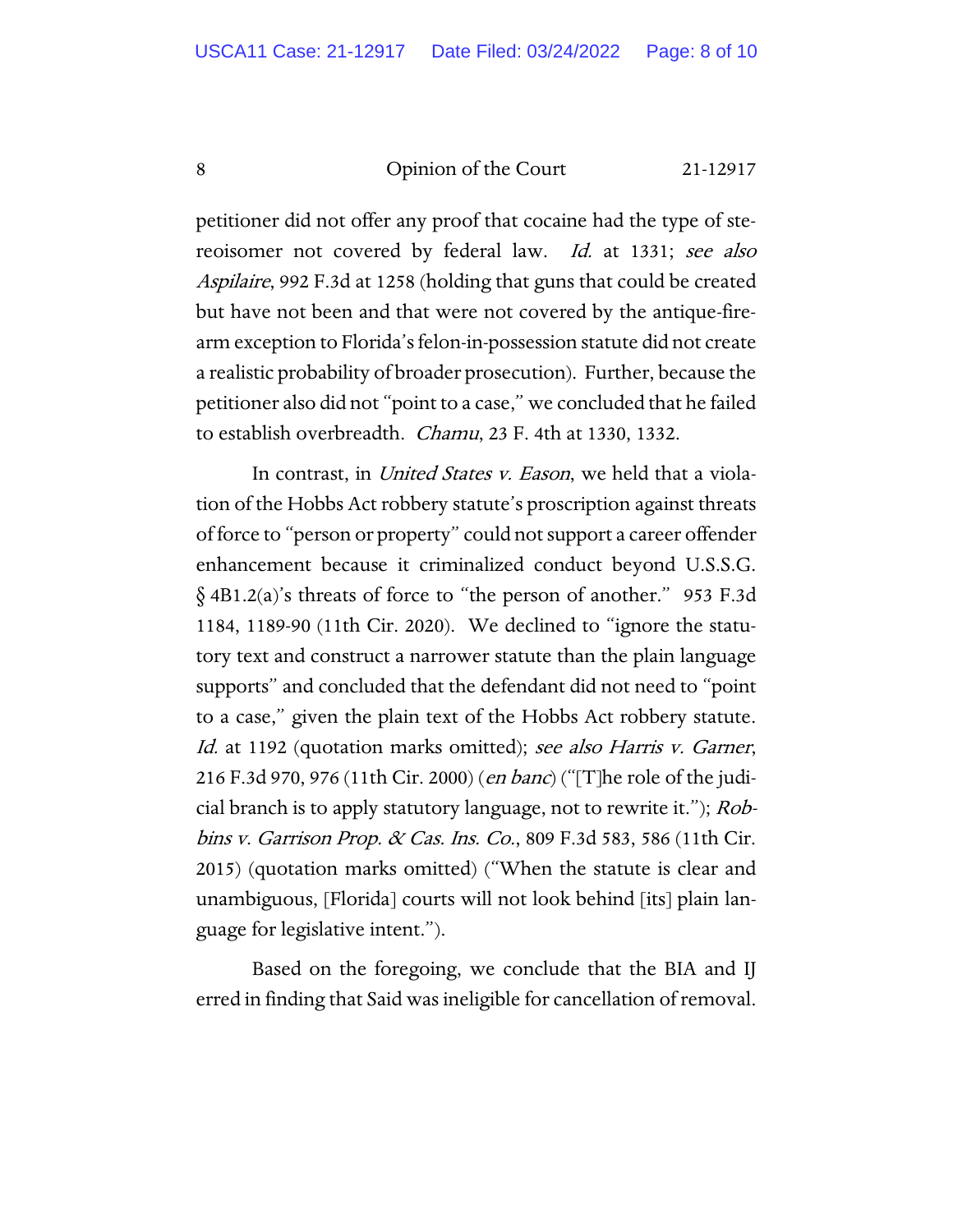By the plain language of  $\S$  893.02(3), not all substances that it proscribes are federally controlled. Section 893.02(3) includes "all parts" of the marijuana plant, while federal law does not. For instance, federal law does not include the mature stalks of the marijuana plant or fiber produced from such stalks. 21 U.S.C. § 802(16). This is a significant divergence, and on its own, is sufficient to establish a realistic probability of broader prosecution under Florida law.[2](#page-8-0) Notably, unlike in Chamu, in which the petitioner presented a hypothetical form of cocaine covered by state, but not federal, law to attempt to establish overbreadth, 23 F. 4th at 1331, the stalks of the marijuana plant do exist. Consequently, Florida law does not simply use different terminology to describe the same substance proscribed by federal law. And although the BIA and IJ both concluded that the Florida and federal definitions of marijuana did not diverge to any significant degree and thus did not create a realistic probability of broader prosecution, our court generally does not "ignore the statutory text and construct a narrower statute than the plain language supports." Eason, 953 F.3d at 1192; Harris, 216 F.3d at 976.

<span id="page-8-0"></span> $2$  The Eighth Circuit recently reached the same conclusion in *Gonzalez v. Wil*kinson, after concluding that "the plain language of the Florida statute makes clear that it applies to conduct not covered by the federal statute." 990 F.3d 654, 661 (8th Cir. 2021). When a state "statute's reach is clear on its face," the court explained, "it takes no 'legal imagination' or 'improbable hypotheticals' to understand how it may be applied and to determine whether it covers conduct an analogous federal statute does not." Id. at 660.